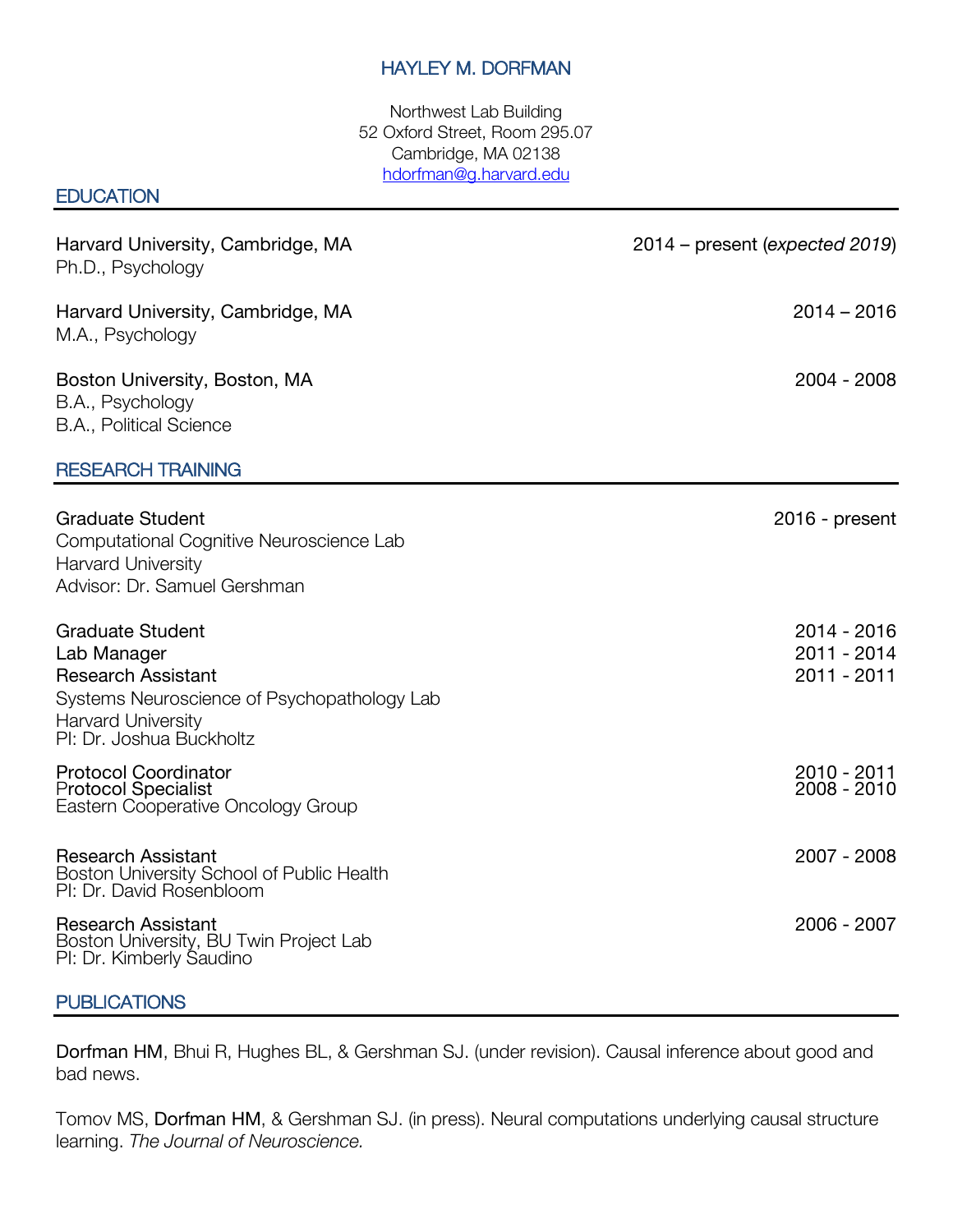Hosking JG, Kastman EK, Dorfman HM, Samanez-Larkin GR, Baskin Sommers A, Kiehl KA, Newman JP, Buckholtz JW. (2017). Disrupted Prefrontal Regulation of Striatal Subjective Value Signals in Psychopathy. *Neuron.*

Rodman AM, Kastman EK, Dorfman HM, Baskin-Sommers A, Kiehl KA, Newman JP, Buckholtz JW. (2016). Selective Mapping of Psychopathy and Externalizing to Dissociable Circuits for Inhibitory Self-Control. *Clinical Psychological Science*.

Dorfman HM, Buckholtz JW. (2015). Imaging Genetics of Antisocial Behavior and Psychopathy. In: *Imaging Genetics: Principles and Practices*. Kristi Bigos, Ahmad Hariri and Daniel Weinberger (eds.). Oxford University Press. (Invited chapter).

Dorfman HM, Buckholtz JW. (2015). Social Behavior: A Penny for Your Shocks. *Current Biology*, 25(14), R600–R601. (Invited submission).

Dorfman HM, Buckholtz JW. (2015). Neurogenetics of Antisociality. In: *Handbook of Biosocial Criminology*. Matt DeLisi and Michael Vaughn (eds.). Routledge. (Invited chapter).

Dorfman HM, Meyer-Lindenberg A, Buckholtz JW. (2014). Neurobiological Mechanisms for Impulsive-Aggression: The Role of MAOA. In: *The Neuroscience of Aggression*. Andreas Meyer-Lindenberg and Klaus Miczek (eds.). Springer. 297-313. (Invited chapter).

## CONFERENCE TALKS

Dorfman HM, Bhui R, Hughes BL, Gershman SJ. Causal Inference Explains Asymmetric Learning of Positive and Negative Outcomes. New England Research in Decision-Making Annual Conference, 2018. Cambridge, MA.

Dorfman HM, Bhui R, Hughes BL, Gershman SJ. Causal Inference Explains Asymmetric Learning of Positive and Negative Outcomes. Social and Affective Neuroscience Society Annual Conference, 2018. Brooklyn, NY.

## OTHER INVITED TALKS

| Morality Lab. Boston College, Chestnut Hill, MA.                        | 2018 |
|-------------------------------------------------------------------------|------|
| Women in Psychology Harvard-MIT Data Blitz. Cambridge, MA.              | 2018 |
| Moral Psychology Research Lab. Harvard University, Cambridge, MA.       | 2018 |
| Harvard Intergroup Neuroscience Lab. Harvard University, Cambridge, MA. | 2016 |
| Boston Area Moral Psychology Group. Cambridge, MA.                      | 2016 |

#### POSTER PRESENTATIONS

Jaroszewski, AC, Millner, A, Dorfman HM, & Nock, MK. Suicidal Participants Demonstrate Decreased Inhibitory Control in Relation to Suicide-Related Information: A Pilot Study. Society for Research in Psychopathology, 2017. Denver, CO.

Dorfman HM, Patzelt EH, Prater-Fahey M, Buckholtz JW. The Cost of Aggression: Predicting Behavior Using a Value-Based Discounting Model. Society for Neuroscience Annual Conference, 2016. San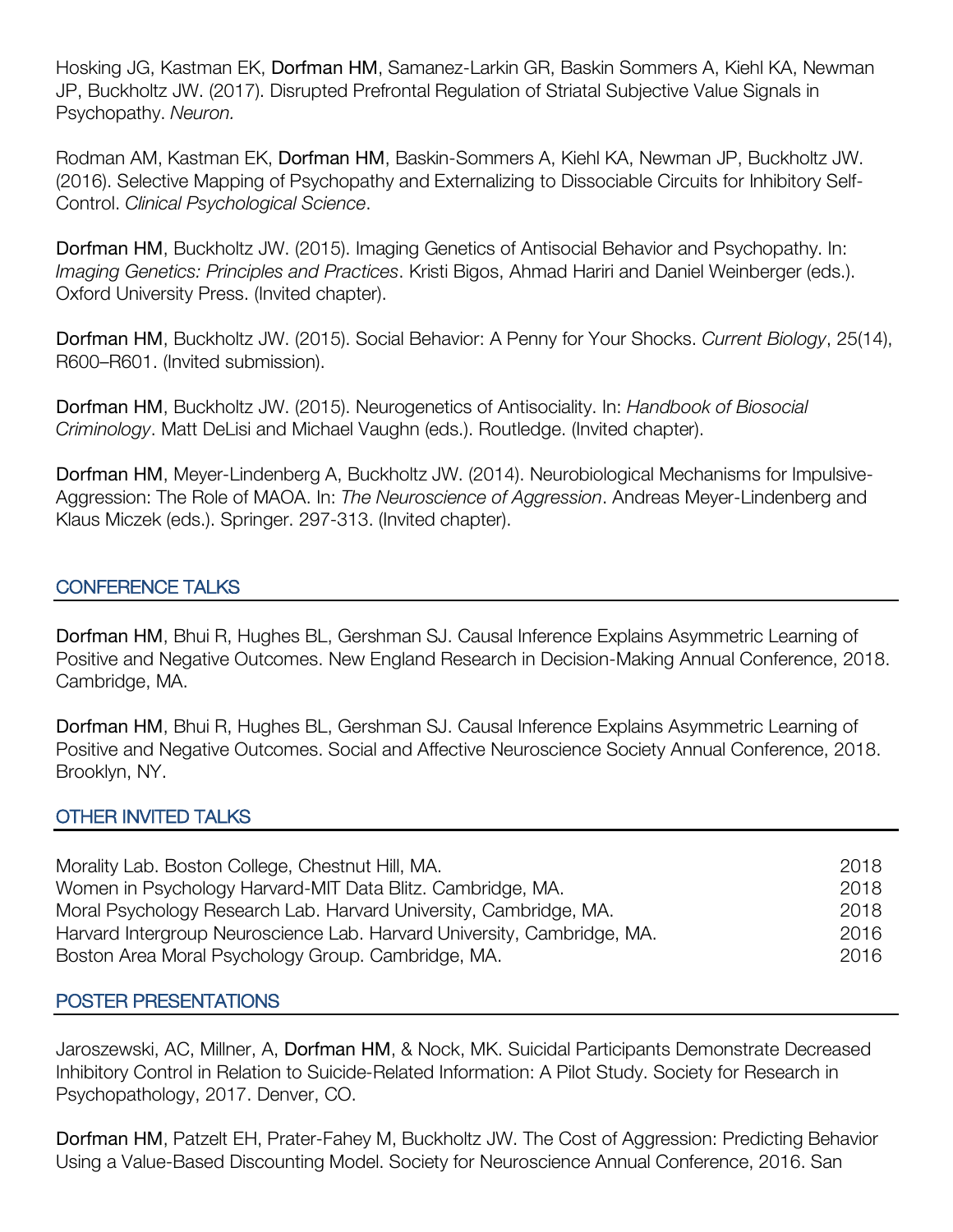Diego, CA.

Hosking JG, Kastman EK, Dorfman HM, Baskin-Sommers A, Kiehl KK, Newman JP, Buckholtz JW. Prefrontal Regulation of Striatal Value Signals is Disrupted in Psychopathy. Harvard Center for Brain Science Research Symposium, 2015. Cambridge, MA.

Hosking JG, Kastman EK, Dorfman HM, Baskin-Sommers A, Kiehl KK, Newman JP, Buckholtz JW. Prefrontal Regulation of Striatal Value Signals is Disrupted in Psychopathy. Society for Neuroscience Annual Meeting (Nanosymposium), 2015. Washington, D.C.

Patzelt E, Kastman EK, Dorfman HM, Baskin-Sommers A, Kiehl KK, Newman JP, Buckholtz JW. Impulsive Choice Behavior Predicts Exaggerated Reinforcement Learning Signals within Corticostriatal Circuitry. Social and Affective Neuroscience Society Annual Meeting, 2015. Boston, MA.

Buckholtz JW, Kastman EK, Dorfman HM, Newman JP, and Kiehl KK. The Value of Psychopathy: Aberrant Computation of Subjective Value During Intertemporal Choice in Incarcerated Males with Psychopathy. American Psychology Law Society, 2014.

Dorfman HM, Kastman E, Baskin-Sommers A, Kiehl KK, Newman JP, Buckholtz JW. Corticostriatal Structural Differences Dissociate Impulsive-Antisocial Behavior From Psychopathy. Cognitive Neuroscience Society, 2014. Boston, MA.

Kastman E, Patzelt E, Dorfman HM, Baskin-Sommers A, Kiehl KK, Newman JP, Buckholtz JW. Striatal Hypersensitivity to Immediate Reward Drives Self-Control Deficits in Psychopathy. Cognitive Neuroscience Society Annual Meeting, 2014. Boston, MA.

Patzelt E, Kastman E, Dorfman HM, Baskin-Sommers A, Kiehl KK, Newman JP, Buckholtz JW. Corticolimbic Circuit Dysfunction Drives Reinforcement Learning Deficits in Incarcerated Antisocial Offenders. Cognitive Neuroscience Society Annual Meeting, 2014. Boston, MA.

Dorfman HM, Kastman E, Baskin-Sommers A, Kiehl KK, Newman JP, Buckholtz JW. Parsing selfcontrol in incarcerated criminals: Impulsive-antisocial behavior tracks variability in corticostriatal circuit structure. Society for Neuroscience Annual Meeting, 2013. San Diego, CA.

Kastman E, Dorfman HM, Baskin-Sommers A, Kiehl KK, Newman JP, Buckholtz JW. Parsing Self-Control in Incarcerated Criminals: Aberrant Striatal Function Underlies Biased Assignment of Subjective Value to Immediate Rewards in Psychopathic Offenders. Society for Neuroscience Annual Meeting, 2013. San Diego, CA.

Millner AJ, Dorfman HM, Kastman E, Baskin-Sommers A, Kiehl KK, Newman JP, Buckholtz JW. Parsing self-control in incarcerated criminals: Aggression and impulsive-antisocial behavior track variability in reward-related corticostriatal circuit function. Society for Neuroscience Annual Meeting, 2013. San Diego, CA.

Buckholtz JW, Kastman E, Dorfman HM. Biased input regulation of striatal reactivity comprises a circuitlevel mechanism for human self-control. Society for Neuroscience Annual Meeting, 2013. San Diego, CA.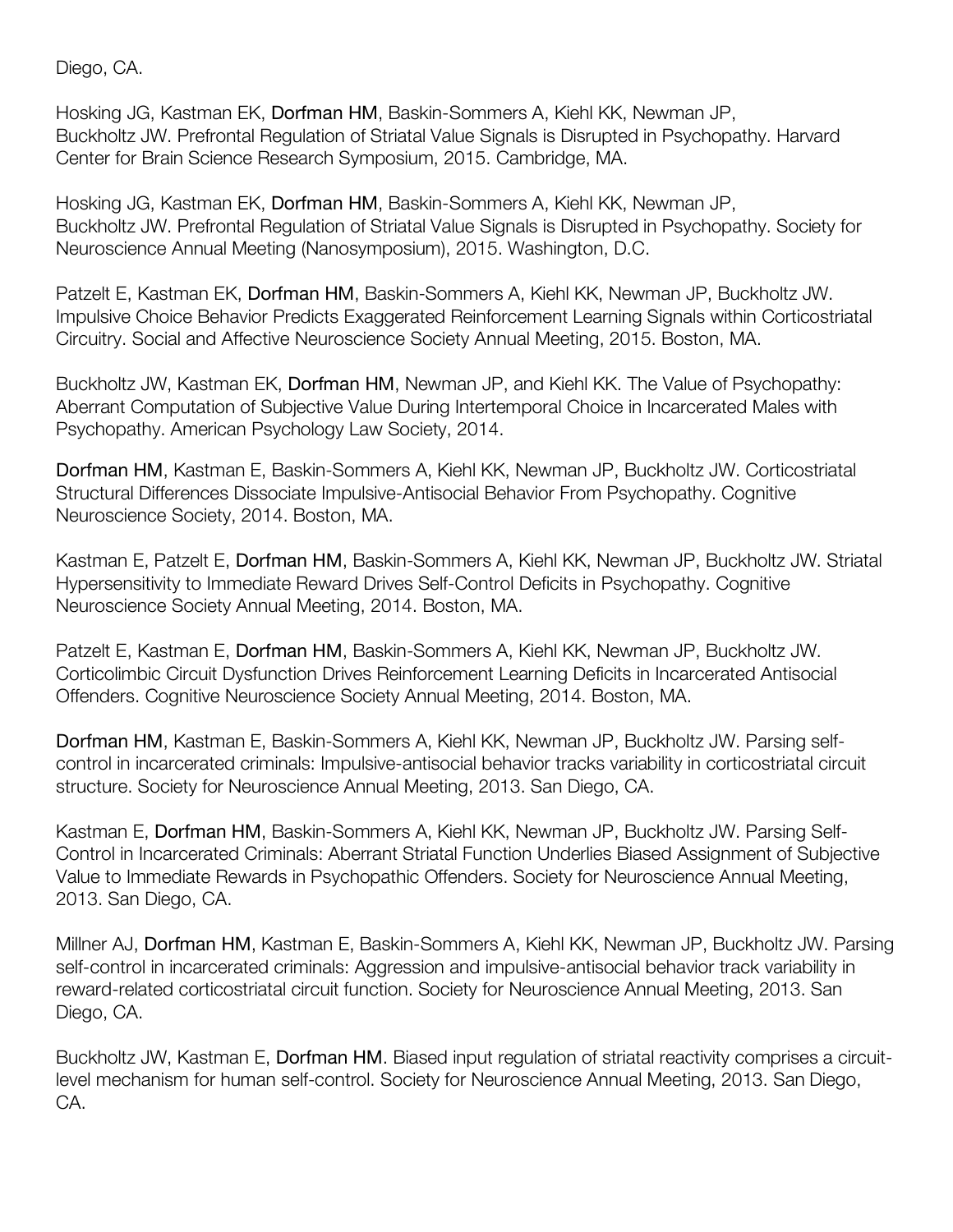Rodman AM, Kastman E, Dorfman HM, Baskin-Sommers A, Kiehl KK, Newman JP, Buckholtz JW. Parsing Self-Control in Incarcerated Criminals: Selective Mapping of Psychopathy and Externalizing to Functional Circuits for Response Inhibition and Interference Suppression. Society for Neuroscience Annual Meeting, 2013. San Diego, CA.

Buckholtz JW, Kastman E, Dorfman HM, Kiehl KK, Newman JP. Incarcerated Psychopaths Overvalue Immediate Rewards During Decision-Making. Society for Affective Neuroscience Annual Meeting, 2013. San Diego, CA.

# AWARDS & FUNDING

| • Norman Anderson Fund Research Grant, Harvard University                      | 2017 |
|--------------------------------------------------------------------------------|------|
| • Stimson Fund Research Grant, Harvard University                              | 2017 |
| • Derek Bok Center Excellence in Teaching Award, Harvard University            | 2016 |
| • Restricted Funds Travel Grant, Harvard University                            | 2016 |
| • Sackler Scholar Programme in Psychobiology Stipend Award, Harvard University | 2016 |
| • Stimson Fund Research Grant, Harvard University                              | 2015 |

## TEACHING & MENTORING

| $\bullet$ | Peer Mentor, Harvard University<br>Summer Research Opportunity Intern Program                                                           | <b>Summer, 2018</b> |
|-----------|-----------------------------------------------------------------------------------------------------------------------------------------|---------------------|
| $\bullet$ | Head Teaching Fellow, Harvard University<br>PSY15: Social Psychology (Fiery Cushman)                                                    | <b>Spring, 2018</b> |
| $\bullet$ | Teaching Fellow, Harvard University<br>PSY1900: Introduction to Statistics for the Behavioral Sciences (Patrick Mair)                   | Fall, 2017          |
| $\bullet$ | Tutor, Harvard University Bureau of Study Council                                                                                       | Fall, 2017          |
| $\bullet$ | Teaching Fellow, Harvard University<br>PSY15: Social Psychology (Fiery Cushman)                                                         | Fall, 2016          |
| $\bullet$ | Undergraduate research assistant advisor<br>Students supervised: Ann Carroll*, Lauren DiNicola*, Mahalia Prater-Fahey<br>*senior thesis |                     |

# PROFESSIONAL SERVICE

Co-founder & Co-president Harvard University Women in Psychology (WiP) Cambridge, MA https://women.psychology.harvard.edu/

## Ad-Hoc Reviewer

- JAMA Psychiatry
- Cerebral Cortex
- Social Cognitive and Affective Neuroscience